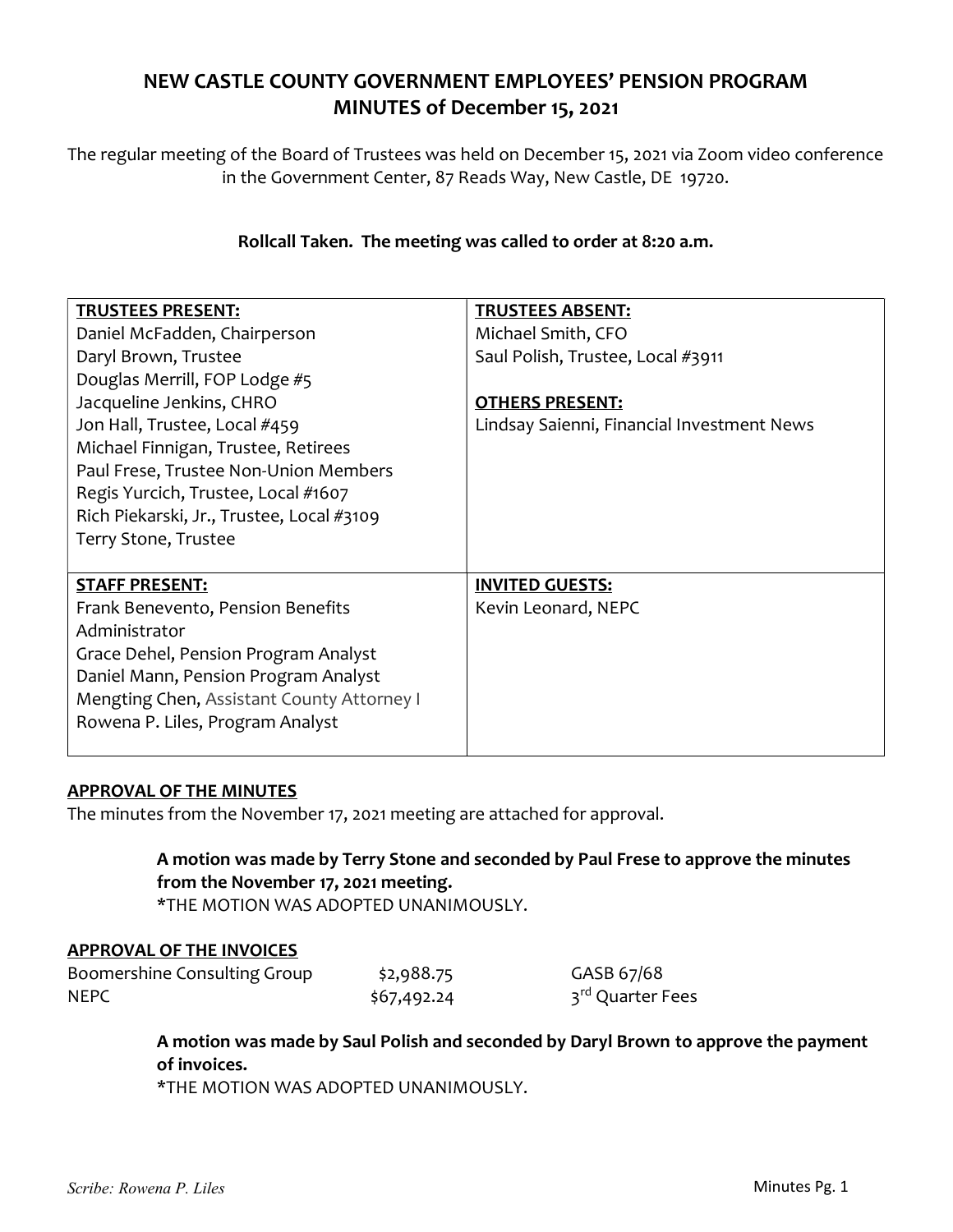#### COORDINATOR'S REPORT by Frank Benevento

- \* Gross Payroll and Employer Contributions for the month of October 2021.
- Pension Trust Asset Summary October 2021
- Pension Payments November 2021
	- o Payees for November 1,536
		- o Active Participants 1,021<br>DelPen 378
			- **DelPen**
			- DelPen (ret) 82
		- o Benefits total \$3,868,575.71

#### CAPITAL CALLS

- > Crayhill Principal Strategies Fd \$146,115.00 12/16/2021 > Brookfield Capital Partners V  $\frac{1}{2}$  \$49,195.55 12/20/2021
- > Sixth Street Opp Partners IV(A)LP \$240,230.00 12/21/2021
- 

#### DISTRIBUTION OF CAPITAL

| $\triangleright$ TA Realty                        | \$26,507.00  | 11/18/2021 |
|---------------------------------------------------|--------------|------------|
| $\triangleright$ Northstar Mezzanine Partners     | \$265,126.00 | 11/12/2021 |
| $\triangleright$ Lexington Partners               | \$21,315.00  | 11/23/2021 |
| > HarbourVest Dir Lending Fd (L) L.P. \$11,637.00 |              | 12/06/2021 |
| > Crescent Direct Lending                         | \$51,811.00  | 12/07/2021 |

#### APPROVAL OF THE APPLICATIONS FOR BENEFITS

| <b>Service Retirements</b> |            |               |                |
|----------------------------|------------|---------------|----------------|
| (09238)                    | \$1,817.09 | 12/28/2021    | RetGen         |
| (05377)                    | \$290.00   | 09/11/2021    | SCGPen         |
| (09943)                    | \$1,538.25 | 12/11/2021    | RetGen         |
| (06774)                    | \$2,036.43 | 01/04/2022    | PenPln         |
| (06774) xxxxxxxxxxxxxxx    | \$1,552.81 | XXXXXXXXXXXXX | <b>XXXXXXX</b> |
| (09485)                    | \$2,660.59 | 01/04/2022    | RetGen         |
| <b>DelPen Retirements</b>  |            |               |                |
| $*(08950)$                 | n/a        | 01/10/2022    | DelPen         |
| <b>Survivor Benefits</b>   |            |               |                |
| (15380)                    | \$76.86    | 10/28/2021    | PenPln         |
| (15381)                    | \$2,360.55 | 09/26/2021    | RetGen         |
| (15382)                    | \$1,998.24 | 11/05/2021    | RetGen         |
| <b>Lump Sum Benefit</b>    |            |               |                |
| (01334)                    | \$3,014.11 | 12/01/2021    | RetGen         |
| <b>Refund Benefits</b>     |            |               |                |
| (14277)                    | \$3,252.48 | 12/01/2021    | CPGen          |
| (11787)                    | \$2,064.75 | 12/01/2021    | CPGen          |
| (13106)                    | \$6,745.79 | 12/01/2021    | <b>CPEMS</b>   |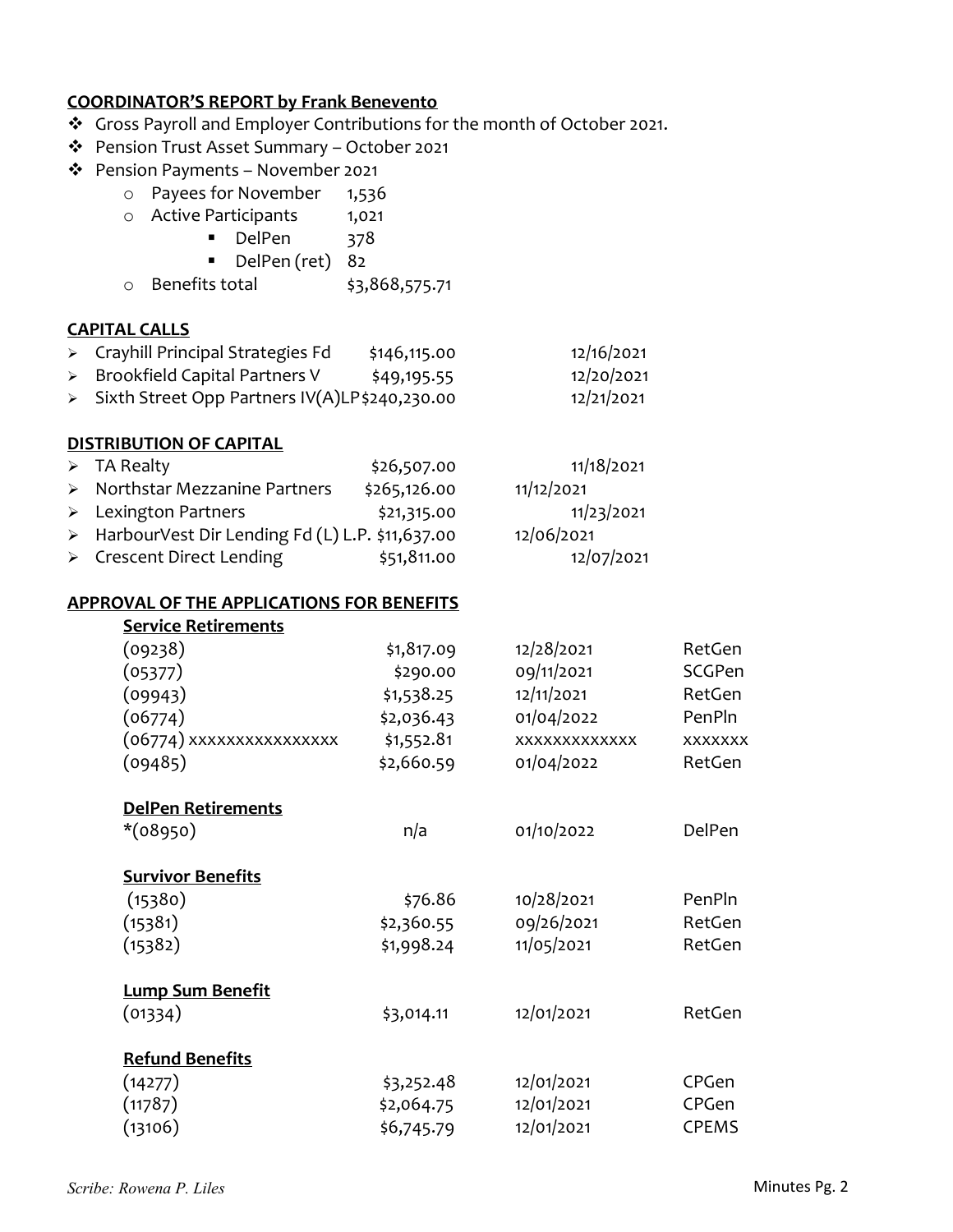## APPROVAL OF THE APPLICATIONS FOR BENEFITS (Cont'd)

\*Correction on the DelPen retirements which was missed by the Pension Administration. We had 1 DelPen retirement for approval.

## A motion was made by Mike Finnigan and seconded by Daryl Brown to approve the service retirements, survivor, lump sum, and refund benefits.

\*THE MOTION WAS APPROVED.

For: (9) Brown, Finnigan, Frese, Hall, Jenkins, McFadden, Merrill, Stone and Yurcich Abstention: (1) Piekarski

## OLD BUSINESS

- Updates Frank Benevento & NEPC
	- o 401(a) Defined Contribution Plan presentation follow-up (NEPC/Frank) I would like to request we table this item until our next regularly scheduled Pension Board meeting on January 19, 2022. Any questions? (No action necessary)
	- o Mesirow Financial contract update (Frank Benevento) During our November 17, 2021 meeting, the Pension Board agreed to contract with private equity investment manager Mesirow Financial for \$7M upon successful contractual negotiations. We have received all the necessary contractual documents from Mesirow and continue to process for a December 17, 2021 close. We will provide an update on our January 19, 2022 Pension Board meeting. Any questions? (No action necessary)
	- o Contract Fulfillment Investment Managers (Frank Benevento) During our December 18, 2019 Pension Board meeting, we provided an update on our progress of utilizing outside counsel for investment manager contract fulfillment services (Alternative Investments). At that time, we received a total of six (6) outside counsel recommendations. Due to a myriad of competing projects, this item had to be tabled and we are now revisiting for completion. Following our last meeting on November 17, 2021, we have updated our contact information for outside counsel recommendations and in the coming weeks, we will begin requesting company background and price proposals from each agency for review. Once we receive the requested data, we will work with our Pension Board attorney and County Attorney for recommendation. We will present our findings and recommendation to the Pension Board when complete. Any questions? (No action necessary)
	- o Member Handbooks (Frank Benevento) During our November 17, 2021 Pension Board meeting, the Pension Board agreed to seek proposals for review/updating of member handbooks for plans administered by the New Castle County Employees' Pension Program. We are currently in the process of assembling the necessary data/documents to seek proposal. We will provide an update on our January 19, 2022 Pension Board meeting. Any questions? (No action necessary)
	- o Pension Hardware/Software (Frank Benevento) During our November 17, 2021 Pension Board meeting, we informed the Pension Board of the necessity for updating the Pension Boards hardware, software, and accessories. We continue to work with our Procurement Department on pricing and will have a proposed budget by our next regularly scheduled meeting on January 19, 2022. Any questions? (No action necessary)

## OLD BUSINESS (Cont'd)